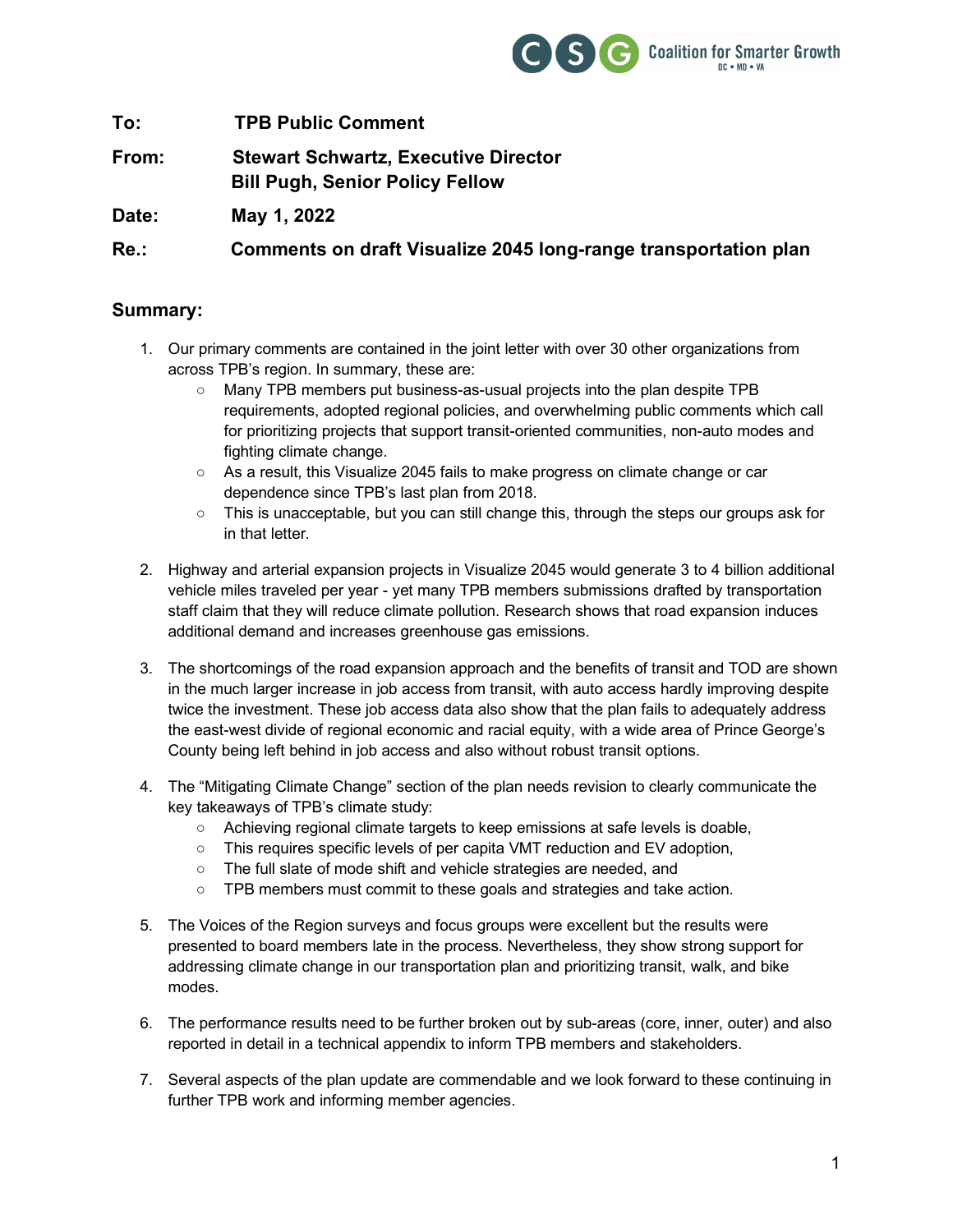

- 8. There are Important lessons learned from this process that TPB staff need to start applying now to prepare for a successful update to the plan starting this Fall and due in 2024 per resolution of the TPB.
- 9. Comments on specific projects are provided in the attached tables.

#### **Details:**

#### **1. Our primary comments are provided in the joint letter with over 30 other organizations from across TPB's region.**

In summary these are:

- Many TPB members submitted a business-as-usual set of projects heavy on roadway capacity expansion that ignored the new project submission policy guidance, the initial results of TPB's climate change mitigation study, Voices of the Region survey results, and public comments received on the draft project list and conformity inputs.
- Too many TPB members ignored their own adopted policy commitments, including the COG 2030 Climate and Energy Action Plan, 2010 Region Forward vision plan, 2019 Regional Housing Targets, and 2021 high-capacity transit station planning framework.
- TPB members were offered an opportunity to change their project inputs last summer but made no substantive changes in the current plan.
- The letter lays out changes necessary to improve the Visualize 2045 plan, such as setting specific, numerical targets for adopting electric vehicles (20 to 25% of vehicles on the road by 2030) and reducing per capita passenger vehicle miles traveled by 15 to 20% by 2030, and committing to pursue the full slate of strategies that TPB's climate change study shows are necessary to meet the region's adopted 2030 climate target.

Below are additional points not covered in the joint letter.

#### **2. Highway and arterial expansion projects in Visualize 2045 would generate 3 to 4 billion additional vehicle miles traveled per year - yet many TPB members claim road expansion projects will reduce climate pollution.**

- Visualize 2045 fails to address and explain the important factor of induced demand or induced travel, which is critical for understanding how transportation investments, in particular road expansion, perform over time. The plan needs to analyze and report how its \$28.2 billion in highway and arterial expansion projects will induce more vehicle miles traveled and explain to TPB member agencies and the public why many of these projects – and the auto-oriented land use that accompanies them – will not improve accessibility to jobs, services and homes in the long-term.
- Using the State Highway Induced Frequency of Travel calculator (shift.rmi.org), CSG estimates that the 893 new lane miles of highways and arterials proposed in this Visualize 2045 would generate 3 to 4 billion additional vehicle miles traveled each year.<sup>1</sup> This travel would largely occur

 $1$  CSG reports this induced VMT as an order-of-magnitude number. Visualize 2045 (p. 175) does not provide a breakdown of the 682 miles of new freeway/expressway lanes and 211 miles of new arterial lanes by functional class or jurisdiction. CSG estimated the portions of these lane mile totals likely to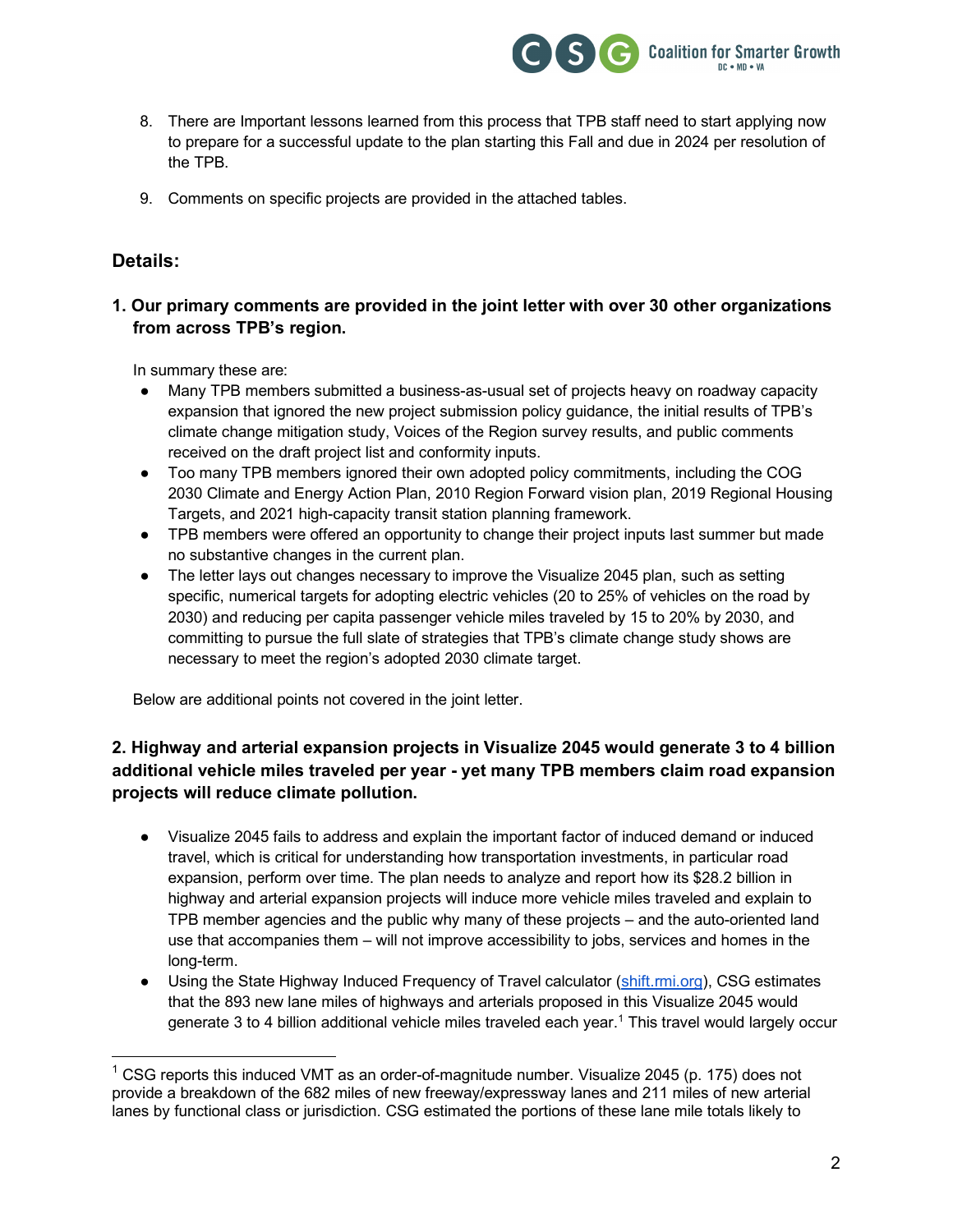

on top of that anticipated from population and job growth, and is a significant relative increase in highway and arterial VMT.

- Without this massive increase in driving demand and by instead shifting much of that investment to build walkable, bikeable transit-oriented communities – Visualize 2045 could achieve the much larger reductions in per capita VMT that TPB's own climate study says are needed.
- The plan notes that for 185 projects, their sponsor agencies claimed the projects would help the region attain its goal of reducing greenhouse gas emissions by 50% by 2030. However, many of these projects are for roadway capacity expansion and the boilerplate justification statements by several agencies are unsubstantiated, choosing to ignore the evidence that induced demand offsets the short-term emissions benefits of reducing stop-and-go driving. See the clear explanation in this article by transportation expert Joe Cortright.
- Here are the statements used by several agencies for their road expansion projects in the "Regional Policy Documentation – Technical Inputs Policy Question Responses for all Projects":
	- **Fairfax County:** "This project helps to alleviate traffic congestion on [road name] and allows for a more efficient transportation network. The project enhances continuity and lowers emissions from automobiles,"
	- **Maryland Department of Transportation:** "While the project will increase auto capacity, it also will improve level of service (LOS), reducing congestion, idling, and emissions in the corridor."
	- **Prince George's County:** uses this same language as MDOT for its many highway and arterial expansion projects.
	- **City of Manasas:** "Project will improve operations and reduce congestion to mitigate GHG emissions,"
	- **Prince William County:** "Project alleviates congestion to reduce GHG emissions and includes ped/bike facilities to provide non-motorized transportation options."
	- **Loudoun County:** "The project assumption is that building this project will reduce congested streets and or intersections leading to a reduction in vehicle emissions."

Note that this regional policy documentation for most of the Visualize 2045 projects (all projects carried over from the last plan without any major changes) – and statements such as these – was not available during the April 2021 public comment period on the conformity inputs and escaped public scrutiny.

**3. The shortcomings of the road expansion approach and the benefits of transit and TOD are shown in the much larger increase in job access from transit, with auto access hardly improving despite twice the investment. These job access data also show that the plan fails to adequately address the east-west divide of regional economic and racial equity, with a wide area of Prince George's County being left behind in job access and also without robust transit options.**

● Regionwide, expanding job access by auto through road capacity expansion is not an effective strategy compared to expanding job access by land use planning, transit-oriented development,

 $\overline{a}$ correspond with interstate and principal arterial roadway classifications and applied them with the SHIFT calculator. TPB should provide more precise breakdowns of the new lane miles by roadway class and jurisdiction location to help its member jurisdictions and the public understand the impacts of induced demand by these projects.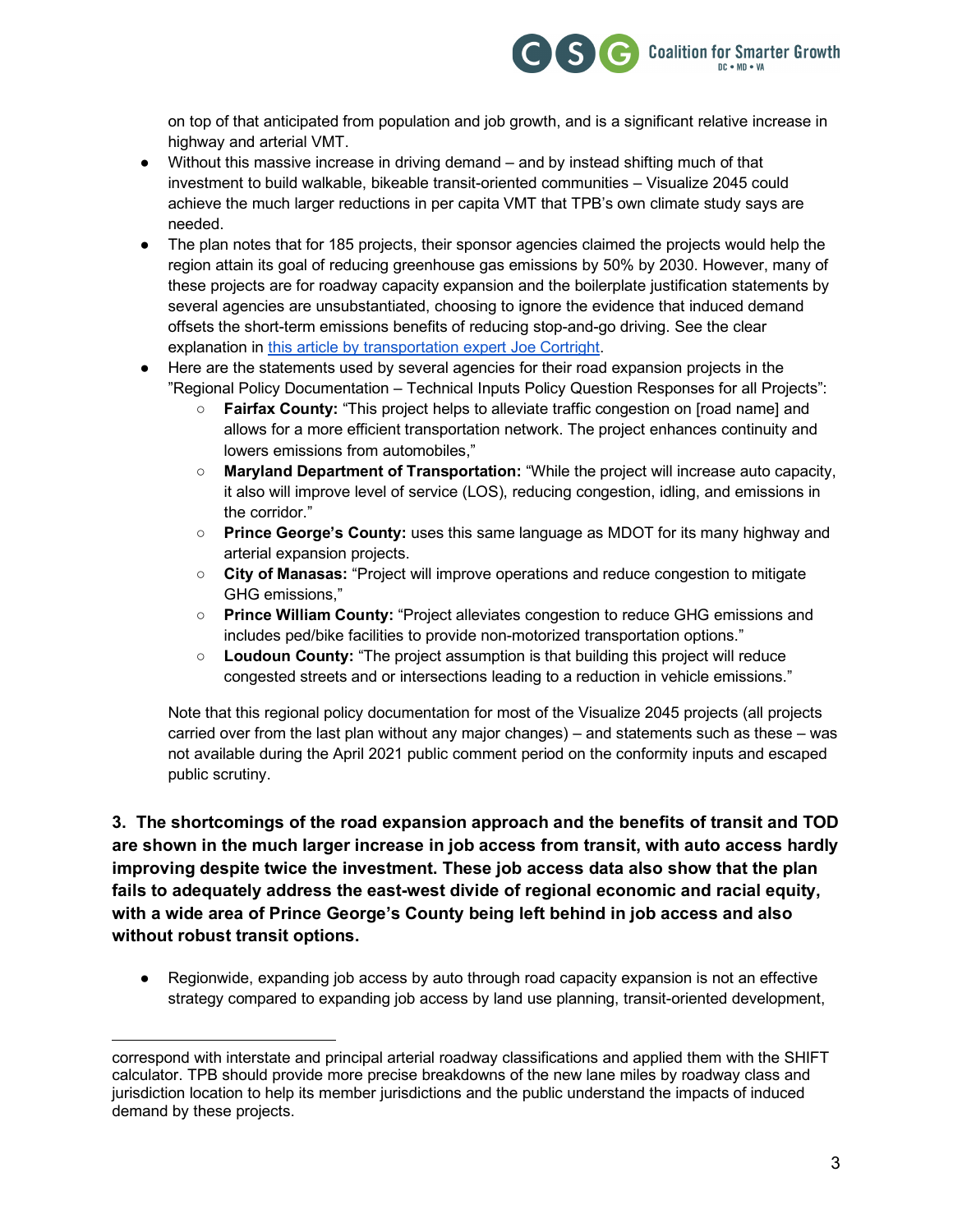

and transportation demand management, in coordination with transit investment. As a result of regional transit-oriented development efforts, jobs accessed by transit would grow more than jobs accessed by auto from present until 2045, despite the plan spending twice as much on highway expansion as transit expansion.

The HOT lanes are not a good deal for Prince George's County residents, who would have the lose-lose choice of paying very high tolls or sitting in the traffic congestion in the general purpose lanes that the private toll road company counts on. More jobs at transit stations in Prince George's is the more effective transportation solution. TPB members and the State of Maryland could do much more to help Prince George's County realize its transit-oriented development plans.

#### **4. Mitigating Climate Change section (p. 129) needs revision to clearly communicate the key takeaways of TPB's climate study: that this is doable, requires specific levels of per capita VMT reduction and EV adoption, needs the full slate of mode shift and vehicle strategies, and that TPB members must step up.**

- The section needs to be revised to clearly communicate the key findings of TPB's climate change study, which were that:
	- Achieving the necessary reductions in on-road transportation emissions is feasible to meet the region's climate plan.
	- The key strategies required to achieve the region's targets are both mode shift/travel behavior *and* rapid adoption of electric vehicles.
	- The levels of implementation needed are 1) achieving adoption of electric vehicles in the range of 20 to 25% of passenger vehicles on the road by 2030, and 2) reducing per capita passenger vehicle miles traveled by 15 to 20% by 2030.<sup>2</sup>
	- These strategies would promote other adopted regional goals such as prioritizing walkable transit-oriented land use and investments to support it, reducing VMT, and improving air quality.
- The section presents a misleading message  $-$  its apparent takeaway in the prominent text box on the first page is that nothing decisionmakers can do will meet important greenhouse gas reduction targets. The key takeaway on the first page should instead be: *We can achieve the 2030 target with feasible strategies that are consistent with many other adopted regional goals for equity and livability – but only if TPB member agencies show leadership.*
- Greenhouse gas performance of the current plan is buried at the very end of the plan on page 225, without referencing TPB's adopted targets or noting how the plan performs relative to COG and TPB's newly adopted 2030 regional goal. Please add this important context and give these results more prominent treatment.
- The section needs to set a strong on-road transportation greenhouse gas reduction goal, and set specific, numerical targets for adopting electric vehicles (20 to 25% of vehicles on the road by 2030) and reducing per capita passenger vehicle miles traveled by 15 to 20% by 2030. Only by setting these sub-goals, which are based on the findings of TPB's climate change study, will this plan be informative to our decisionmakers and hold them accountable in fighting the climate crisis.

 $2$  These needed implementation levels are based on TPB's climate study, Combination Scenarios #2, 3, and 4, which successfully met the COG 2030 climate plan reduction levels for on-road transportation. The COG climate plan's level of greenhouse gas reduction should be considered a minimum, since metropolitan areas will need to achieve deeper levels of reduction in transportation emissions to help their states (which include rural areas) meet greenhouse gas reduction targets.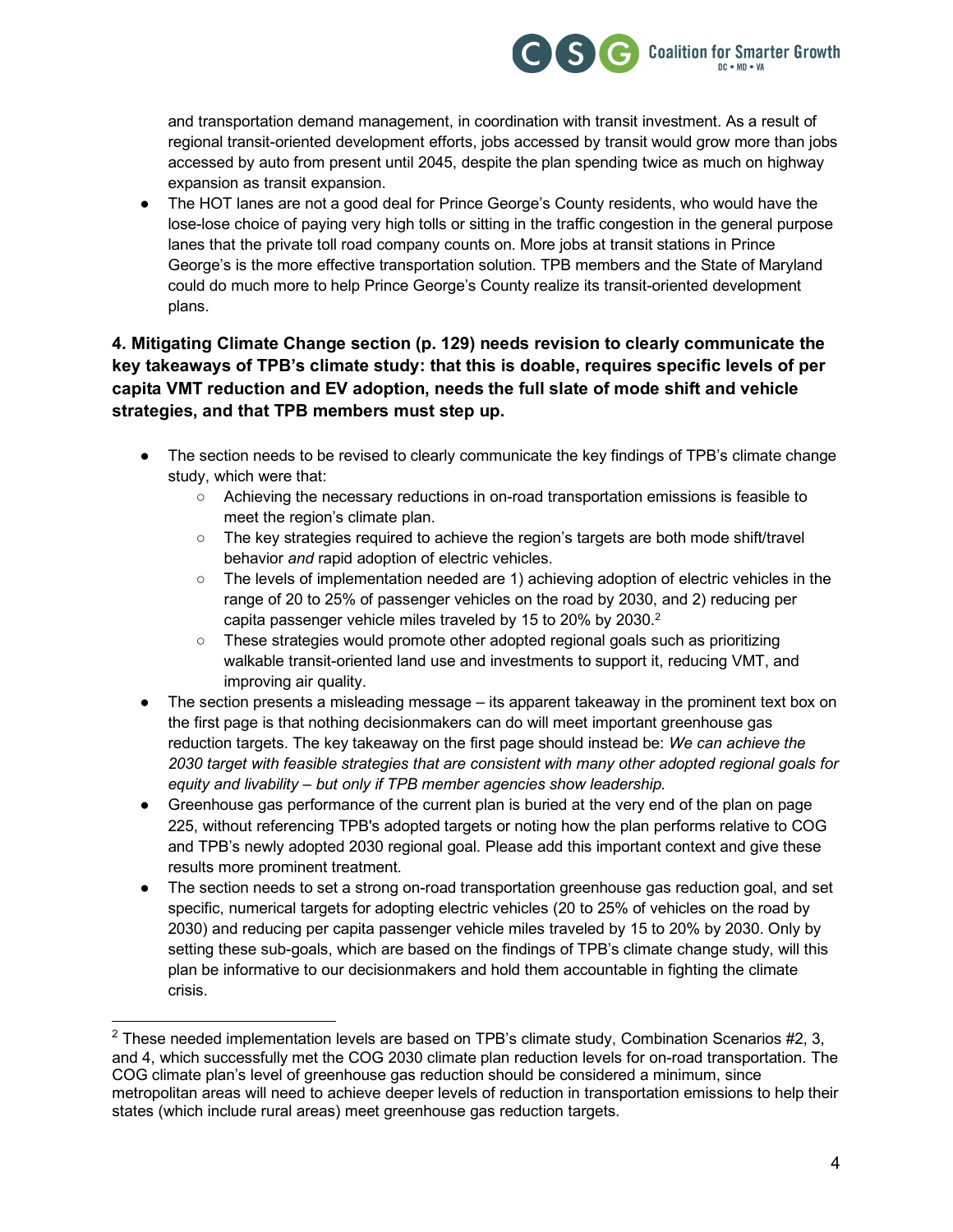

- The resiliency section (pp. 135-136) needs to acknowledge the role of massive highway expansion and auto-oriented sprawl in decreasing the region's climate resiliency, exacerbating stormwater runoff from increased flooding and making heat island effects worse from their pavement. Spending \$28.2 billion to expand highways and arterials also diverts needed funding from improving the resiliency of our existing infrastructure, which this plan section notes is a challenge.
- We are glad this section points out the importance of providing affordable housing near transit on page 136. However, this section should reframe this not just as a way to make transportationclimate strategies more equitable, but as a critical and very effective transportation-climate strategy in and of itself. Shifting funding from road expansion to affordable housing near transit would not only reduce VMT and emissions, it would help address the social and economic inequity in our region.
- The TPB staff summary presentation also needs to better communicate this fundamental issue of climate change. The Top 3 Things to Know slide says, "We make progress on our goals - but also face challenges", and lists delay and congestion first, but doesn't even mention the existential threat of climate change.

#### **5. Voices of the Region surveys and focus groups were excellent but the results were presented to board members too late in the process.**

- The public involvement had a great public opinion survey and focus groups but came too late in the process
	- Voices of the Region results were not presented to Board members until February 2021, after their deadline for submitting projects
	- Focus group results were not presented to the Board until November 2021, well after the conformity inputs had been finalized
	- Aspiration to Implementation public engagement was launched after the conformity inputs were already finalized in July 2021, making it of little to no value for the public's time.
- Public comment materials on the draft plan in April 2022 did not provide any easily digestible summary information, just a 150MB PDF that was 236 pages long and technical appendices.
- The plan's main document, while including good new background information on transportation in the region and the factors shaping it, is simply too long, with some redundant content.
- The climate section of the plan is incomplete, with anticipated revisions noted on page 133 pending Board action; however, TPB staff indicated that the revised climate section will not be advertised for public review and comment before the Board considers adoption in June. We think the public (and all parties commenting on this current draft) should be notified of the revised section and given a chance to comment, given the importance of climate change to the region's residents, as indicated in TPB's survey results and comments received.
- The public engagement and opinion surveys already conducted will be useful for the next, early update of Visualize 2045 starting at the end of 2022. However, this will depend on TPB members providing serious consideration to the public input and using Voices of the Region to inform their agency project prioritization and submissions to Visualize 2045 and the TIP.
- The Visualize 2045 process needs to allow for in-person or live virtual public testimony to TPB board members. Having staff summarize comments is inadequate and undermines the democratic process. The time has come for TPB to restore live public testimony.

#### **6. Performance results need to be further broken out by sub-areas and also reported in detail in a technical appendix to inform TPB members and stakeholders**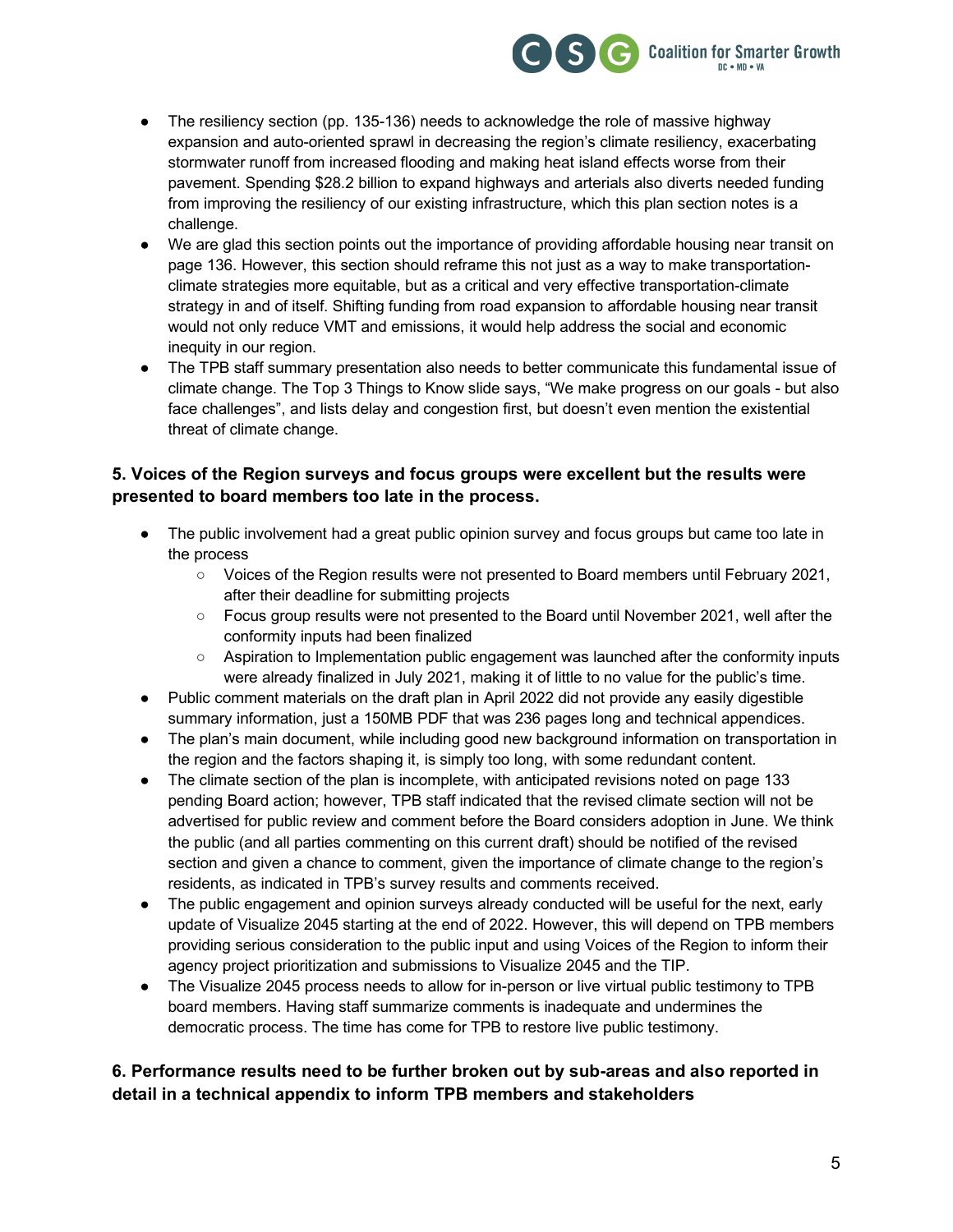

- Travel data at the sub-regional level reflect the different transportation and land use policy decisions made by jurisdictions as well as other factors. These forecast outcomes are often washed out when results are simply reported at the regional level.
- Sub-area data (core, inner, outer suburbs) are important and need to be expanded in the Performance Analysis section of the plan (pp. 215-225) to inform TPB members and the public.
	- Breakdown of mode share for core, inner and outer suburbs should have the base year 2023 as well as 2045, and there need to be charts that show this for both all trips as well as for commute trips.
	- For example, Fig. 8.19 only has 2045 data, rather than also showing the 2023 base year data that would make this more informative. Also, it only reports commute trips; a second chart for all trips is needed that likewise compares 2023 and 2045 data by sub-area.
	- VMT data likewise need to be broken down into sub-areas (2023 and 2045, total, per capita, and per capita for residents)
	- The plan does a good job reporting similar performance information for the past decade in figures 2.12 and 2.13. It should provide similar levels of detail for the forecast performance analysis.
- As 2030 is a crucial milestone year for slashing greenhouse gas emissions, Visualize 2045 should also report key measures like VMT and mode share for that year. This interim year would also inform TPB members on the forecast performance of their near and mid-term transportation investments which require funding decisions in the coming years.
- A separate appendix on the Performance Analysis is needed to provide more data relating to the analyses and results summarized in pages 215-225.

#### **7. Several aspects of the plan update are commendable and we look forward to these continuing in further TPB work and informing member agencies**

- The Voices of the Region survey and focus groups were very impressive.
- Incorporating quotes by the region's residents and workers in the plan was a powerful way to communicate their mobility needs and the real world impact of transportation plans and projects.
- The new equity analysis on exposure to heavy traffic volumes contributes important information. We are looking forward to the new analyses that TPB staff proposed to the Technical Committee and Board this spring that will be incorporated in plan updates.
- The long narrative and discussion of climate and equity issues among others is well-illustrated, but it is unfortunate that the TPB and COG goals expressed in this section did not lead to a reshaping of the project list.

#### **8. There are important lessons learned that TPB staff need to start applying** *now* **to prepare for a successful update to the plan starting this Fall**

- Agencies ignored the submission guide requirements and new regional policies, and submitted the projects they would have anyway. More accountability needs to be built into the process.
- Performance data on this plan and public engagement results need to be broken down and shared in workshops with member agencies *before* the project submission process.
- TPB members need to be informed about induced demand and its impact on increased GHG emissions, as the TPB climate change study did not address this topic in detail.

#### **9. Comments on specific projects. See attachment on the following pages.**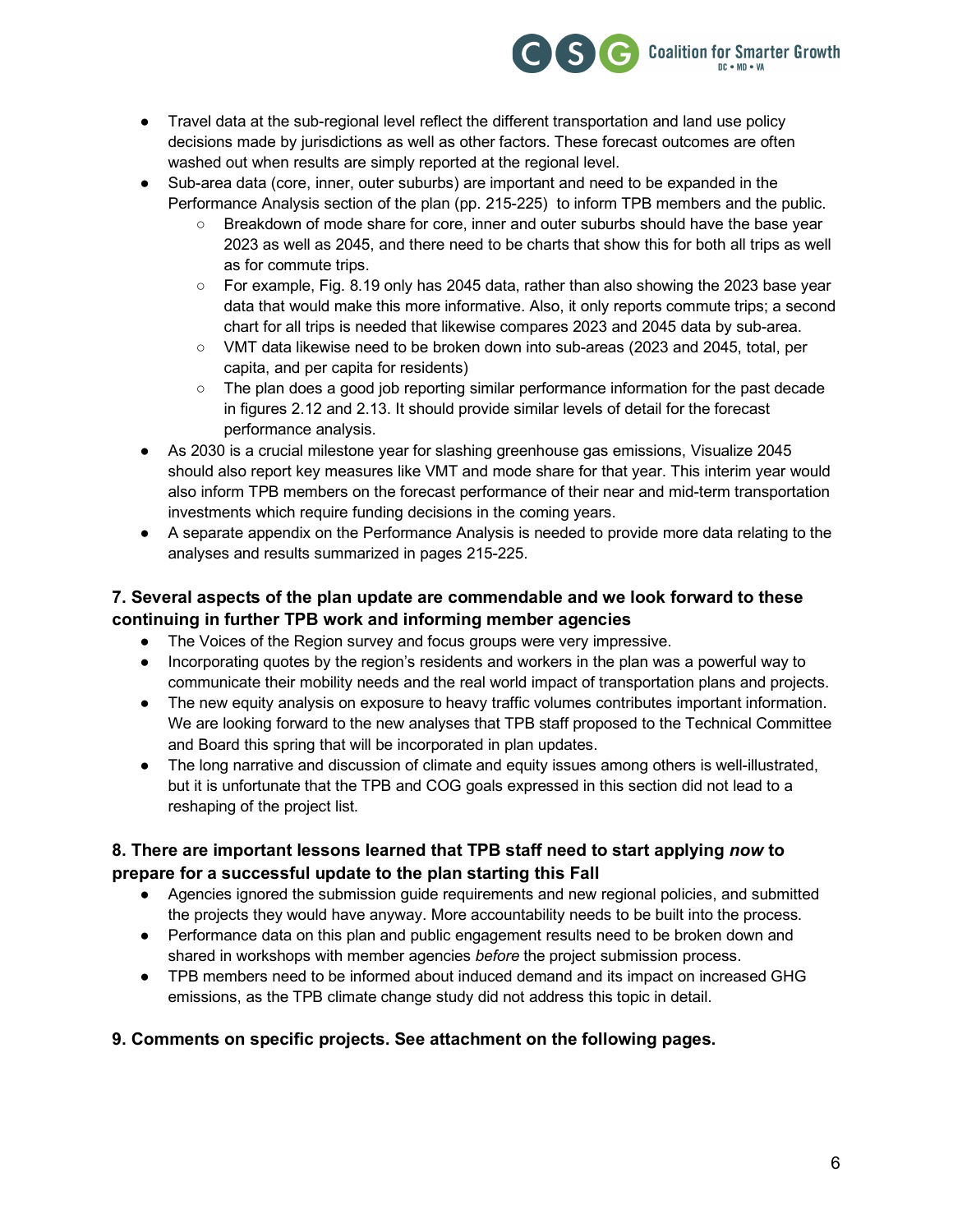

# **Attachment: CSG Comments on Projects in Visualize 2045 Plan, April 2022 draft**

## **Proposed Major Highway Projects (includes HOT, HOV and Toll Lane Projects)**

| Location  | <b>Project Description</b><br>(Map #, project #, description)                                                                                     | <b>CSG Comments</b>                                                                                                                                                                                                  |
|-----------|---------------------------------------------------------------------------------------------------------------------------------------------------|----------------------------------------------------------------------------------------------------------------------------------------------------------------------------------------------------------------------|
| DC.       | 1. I-295 (T5723) - reconstruct interchange at<br>Malcolm X Blvd, 2022 (\$215M)                                                                    | Keep in LRTP - because it replaces<br>existing infrastructure and will include<br>improvements for bike/ped                                                                                                          |
| DC        | 2. South Capitol St (T3423) - convert to 6 lane<br>urban Blvd., incl. Franklin Douglas Bridge<br>Reconstruction, 2025 (\$777M)                    | Keep in LRTP - because it replaces<br>existing infrastructure and will include<br>improvements for bike/ped.                                                                                                         |
| DC        | 3. Lane Reductions/Reconfigurations for<br>Bicycle Lanes, various years, not mapped                                                               | Keep in LRTP - but we call for an even<br>higher level of investment at a much<br>faster pace. Other jurisdictions should<br>adopt these road configurations as a<br>primary strategy in lieu of road<br>expansions. |
| Charles   | 11. US-301 (Governor Harry Nice 'Mac'<br>Middleton Memorial Bridge) (T5527): replace<br>with new 4-lane bridge, 2023 (\$636M)                     | Modify project in LRTP - Current program<br>needs to include protected ped/bike<br>accommodations, as this is a 100-year<br>decision. Should also include enhanced<br>demand management on 301 corridor.             |
| Frederick | 4. I-70 (CE1187, CE2250) - widen to 6 lanes<br>with interchange at Meadow Rd, 2025, 2035<br>(\$176M)                                              | Remove from LRTP                                                                                                                                                                                                     |
| Frederick | 8. US-15 (Frederick Fwy and Catoctin Mtn<br>Hwy) (CE3566, CE3567) - widen to 6 lanes<br>with interchange at Biggs Ford Rd, 2030, 2040<br>(\$840M) | Remove from LRTP                                                                                                                                                                                                     |
| Frederick | 16. MD-85 (Buckeystown Pke) (CE1210,<br>T6483) - widen to 4, 6 lanes, 2035 (\$230M)                                                               | Remove from LRTP                                                                                                                                                                                                     |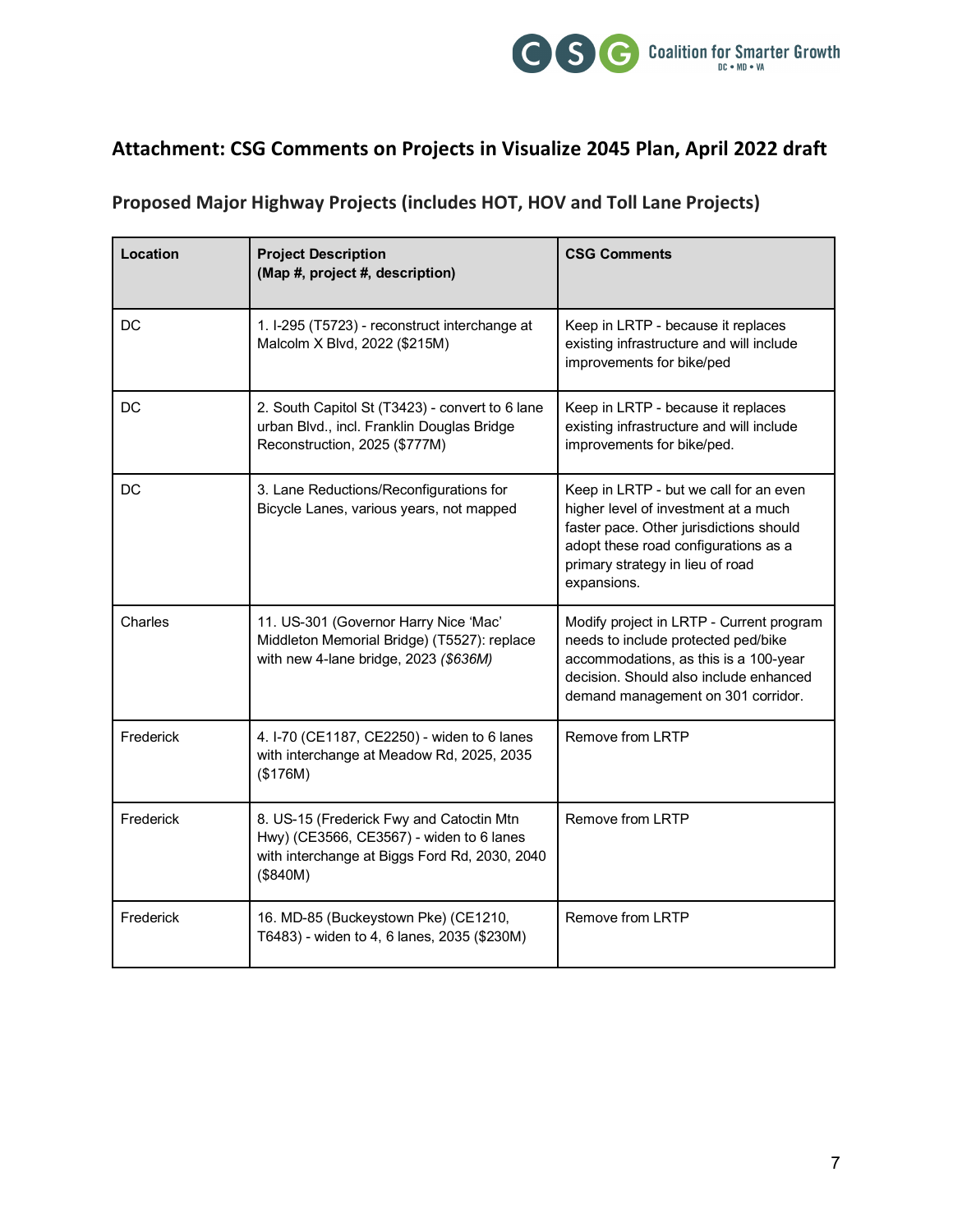

| Montgomery/<br>Prince<br>George's/Frederick | 6. I-270 (T6432, T11582, T11583): So called<br>"Traffic Relief Plan," construct 1 managed lane<br>and convert HOV to managed lane in each<br>direction, 2025 (\$3.97B)                                   | Remove from LRTP, Replace with<br>Alternative - Instead, support alternative<br>transit-oriented Metro and Purple Line<br>station buildout on east side of region to<br>fix jobs/housing imbalance and reduce<br>long-distance car commuting; combine<br>with more transit; and demand<br>management; convert an existing lane to<br>bus/HOV-3. Existing challenge is really to<br>the N to/from Frederick - potential to add<br>just one lane BUT ONLY IF dedicated<br>from the outset to express bus and HOV-<br>3 + adding MARC Brunswick Line service<br>and Route355 BRT. |
|---------------------------------------------|----------------------------------------------------------------------------------------------------------------------------------------------------------------------------------------------------------|--------------------------------------------------------------------------------------------------------------------------------------------------------------------------------------------------------------------------------------------------------------------------------------------------------------------------------------------------------------------------------------------------------------------------------------------------------------------------------------------------------------------------------------------------------------------------------|
| Montgomery                                  | 9. US-29 (Columbia Pike) (CE1197, T3641) -<br>improve interchanges at Stewart Ln, Tech<br>Rd/Industrial Pkwy, Musgrove Rd/Fairland Rd,<br>Greencastle Rd, and Blackburn Rd, 2030,<br>2025, 2045 (\$738M) | Remove from LRTP, Replace with<br>Alternative - These interchanges come at<br>a huge cost, and public funds would be<br>better spent in expanding the frequency<br>and coverage of bus rapid transit on US-<br>29 and connecting to 29.                                                                                                                                                                                                                                                                                                                                        |
| Montgomery                                  | 15. MD-28 (Norbeck Rd) / MD-198<br>(Spencerville Rd) (T3476) - reconstruct, widen<br>portions to 4 lanes, 2045 (\$287M)                                                                                  | Remove from LRTP - While we offered<br>this idea as an alternative to the<br>Intercounty Connector (ICC) when it was<br>being planned, now with the ICC built,<br>these roads should remain two lanes.<br>Roundabouts can improve intersection<br>performance. Otherwise, widening will<br>fuel more auto-dependent development.                                                                                                                                                                                                                                               |
| Montgomery                                  | 17. MD-97 (Georgia Ave) (CE2618) - widen to<br>8 lanes, 2030 (\$104M)                                                                                                                                    | Remove from LRTP                                                                                                                                                                                                                                                                                                                                                                                                                                                                                                                                                               |
| Montgomery                                  | 18. MD-97 (Brookeville Bypass) (T3106) -<br>construct 2 lane bypass, 2021 (\$44M)                                                                                                                        | Bypasses open up new land to sprawling<br>development and undermine downtowns;<br>should use roundabouts as alternative.                                                                                                                                                                                                                                                                                                                                                                                                                                                       |
| Montgomery                                  | 19. MD-117 (Clopper Rd) (CE1203) - widen to<br>3, 4 lanes, 2030, 2035 (\$69M)                                                                                                                            | (No comment)                                                                                                                                                                                                                                                                                                                                                                                                                                                                                                                                                                   |
| Montgomery                                  | 20. MD-124 (Woodfield Rd) (CE3057) - widen<br>to 6 lanes, 2035 (\$120M)                                                                                                                                  | (No comment)                                                                                                                                                                                                                                                                                                                                                                                                                                                                                                                                                                   |
| Montgomery                                  | 25. Middlebrook Rd Extended (CE1229) -<br>widen to 4 lanes, 2045 (\$16M)                                                                                                                                 | Remove from LRTP                                                                                                                                                                                                                                                                                                                                                                                                                                                                                                                                                               |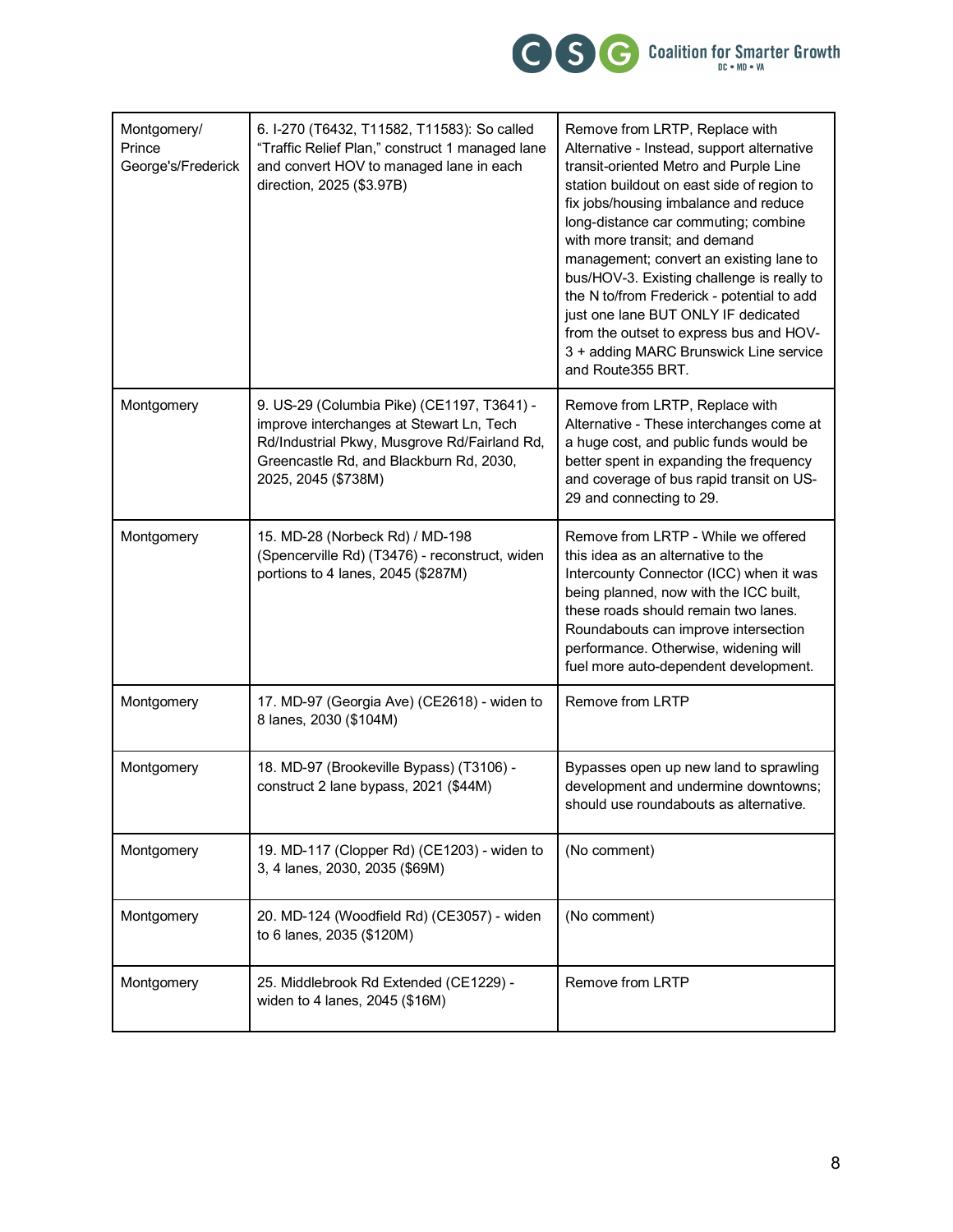

| Montgomery                  | 26. Montrose Pkwy East (T3703) - construct 4<br>lanes, 2045 (\$120M)                                                                                        | Remove from LRTP, Replace with<br>Alternative - This would further divide<br>White Flint. Instead fund needed local<br>street network, protected bike lanes, and<br>355 Bus Rapid Transit.                                                                                |
|-----------------------------|-------------------------------------------------------------------------------------------------------------------------------------------------------------|---------------------------------------------------------------------------------------------------------------------------------------------------------------------------------------------------------------------------------------------------------------------------|
| Prince George's             | 5. I-95/I-495 (T2894) - interchange at<br>Greenbelt Metro Sta, 2030 (\$124M)                                                                                | Keep in LRTP - Would add two missing<br>movements to the interchange and would<br>support mixed-use transit-oriented<br>development at the Greenbelt Metro<br>Station. If FBI moves out of DC (not our<br>preference) the Greenbelt Metro is the<br>best location option. |
| Prince George's             | 7. US-1 (Baltimore Ave) (CE1202, T3108) -<br>reconstruct 4 lanes, 2023, 2035 (\$169M)                                                                       | Keep in LRTP - it includes much safer<br>bike/ped facilities and crossings.                                                                                                                                                                                               |
| Prince George's/<br>Charles | 10. US-301 (Crain Hwy)(CE1004) - widen to 6<br>lanes, 2045 (\$4.6B)                                                                                         | Remove from LRTP, Replace with<br>Alternative - The massive cost of this<br>project requires a different approach -<br>stopping sprawling development<br>proposals, looking at local street<br>networks, demand management, and<br>enhanced commuter bus service.         |
| Prince George's             | 12. MD-3 (Robert Crain Hwy) (T6394) - widen<br>to 6 lanes, 2035 (\$906M)                                                                                    | Remove from LRTP, Replace with<br>Alternative - The massive cost of this<br>project requires a different approach -<br>stopping sprawling development<br>proposals, looking at local street<br>networks, demand management, and<br>enhanced commuter bus service.         |
| Prince George's             | 13. MD-4 (Pennsylvania Ave) (CE1194,<br>T3547) - widen to 6 lanes with interchanges at<br>Dowerhouse Rd, Westphalia Rd, and Suitland<br>Pkwy, 2040 (\$750M) | Remove from LRTP, Replace with<br>Alternative - Better local street grid, bus.                                                                                                                                                                                            |
| Prince George's             | 14. MD-5 (Branch Ave) (CE1196, T3469) -<br>upgrade, widen to 6 lanes including<br>interchanges, 2030, 2035 (\$804M)                                         | Remove from LRTP, Replace with<br>Alternative - Enhanced commuter bus<br>service, bus lanes, and TDM investments                                                                                                                                                          |
| Prince George's             | 21. MD-197 (Collington Rd) (CE2253) - widen<br>to 4 lanes, 2030 (\$94M)                                                                                     | Remove from LRTP, Replace with<br>Alternative - Traffic management using<br>roundabouts and traffic calming, including<br>addition of protected bike/walk facilities<br>but without four laning.                                                                          |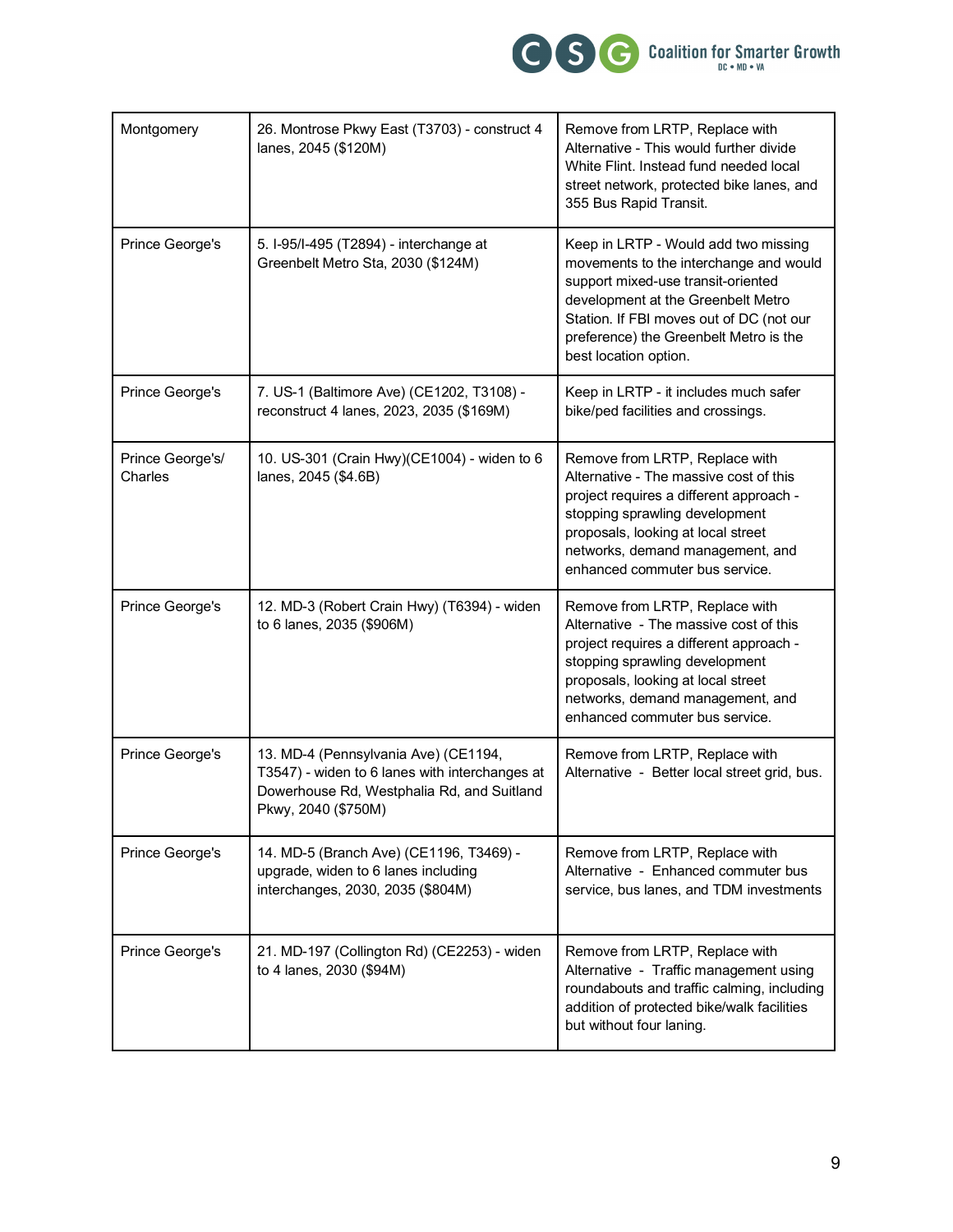

| Prince George's            | 22. MD-202 (Landover Rd) (CE1190) - Largo<br>Town Center Metro Access Improvement,<br>reconstruct 6 lanes, 2045 (\$24M)                                                 | Remove from LRTP, Replace with<br>Alternative - Investments that increase<br>walk, bike and transit access and safety in<br>the area                                                                                                                                                                                                                                                 |
|----------------------------|-------------------------------------------------------------------------------------------------------------------------------------------------------------------------|--------------------------------------------------------------------------------------------------------------------------------------------------------------------------------------------------------------------------------------------------------------------------------------------------------------------------------------------------------------------------------------|
| Prince George's            | 23. MD-210 (Indian Head Hwy) (CT6524,<br>T4879) - upgrade to 6 lanes and interchange<br>improvement, 2040 (\$585M)                                                      | Remove from LRTP - This will induce<br>more traffic and sprawl.                                                                                                                                                                                                                                                                                                                      |
| Prince George's            | 24. MD-450 (Annapolis Rd) (CE1207) - widen<br>to 4 lanes, 2030 (\$67M)                                                                                                  | Remove from LRTP - This will induce<br>more traffic and sprawl.                                                                                                                                                                                                                                                                                                                      |
| Arlington/<br>Fairfax      | 27. I-66 HOT (Inside Beltway) (CE3484,<br>CE2096), revise operations from HOT 2+ to<br>HOT 3+ during peak hours and bus service,<br>2022, 2040 (\$375M)                 | Modify project in LRTP - Update the<br>current project so that it is tolled in both<br>directions, goes from HOV-2 to HOV-3<br>and the continued use of revenues for<br>expanding transit and bike/ped access to<br>transit.                                                                                                                                                         |
| Arlington                  | 29. I-66 (CE3484): Extend existing westbound<br>acceleration/deceleration lane and add<br>additional lane eastbound 2022, 2040 (\$59M)                                  | (No comment, project completed)                                                                                                                                                                                                                                                                                                                                                      |
| Fairfax/<br>Prince William | 28. I-66 HOT (Outside Beltway) (CE3448):<br>widen/ construct HOT lanes and bus service,<br>2021, 2022, 2040 (\$4.4B), under construction                                | Project as designed is a done deal, but<br>note the destructive impact in terms of<br>hundreds of acres of tree loss and<br>expansion of heat inducing pavement and<br>stormwater.                                                                                                                                                                                                   |
| Fairfax                    | 30. I-95/Fairfax County Parkway (CE2668) -<br>enhanced interchanges for BRAC, 2025<br>(\$57M)                                                                           | (No comment, project likely a done deal<br>necessitated by BRAC decisions)                                                                                                                                                                                                                                                                                                           |
| Fairfax/<br>Alexandria     | 32. I-95/I-495 (CE2147) - reconstruct<br>interchange at Van Dorn St, 2030 (\$40M)                                                                                       | (No comment at this time; Need more<br>information on this project.)                                                                                                                                                                                                                                                                                                                 |
| Fairfax                    | 35. I-495 (CE2069, CE3186, CE3208):<br>construct 4 HOT lanes with northbound<br>shoulder lane and new ramps and<br>interchanges at VA 267, 2025, 2030, 2045<br>(\$570M) | Remove from LRTP. Replace with<br>Alternative - Instead of further VA HOT<br>lanes expansion, pursue a regional<br>transit-oriented development and travel<br>demand solution. Meanwhile this<br>proposed project if it goes forward<br>includes far too little money for transit and<br>taxpayers have to pay Transurban if more<br>than 24% of vehicles are buses and<br>carpools. |
| Fairfax                    | 36. I-495 Auxiliary Lanes (CE3272) - construct<br>2 auxiliary lanes in both directions, 2030 (\$3M)                                                                     | (No comment at this time; Need more<br>information on this project.)                                                                                                                                                                                                                                                                                                                 |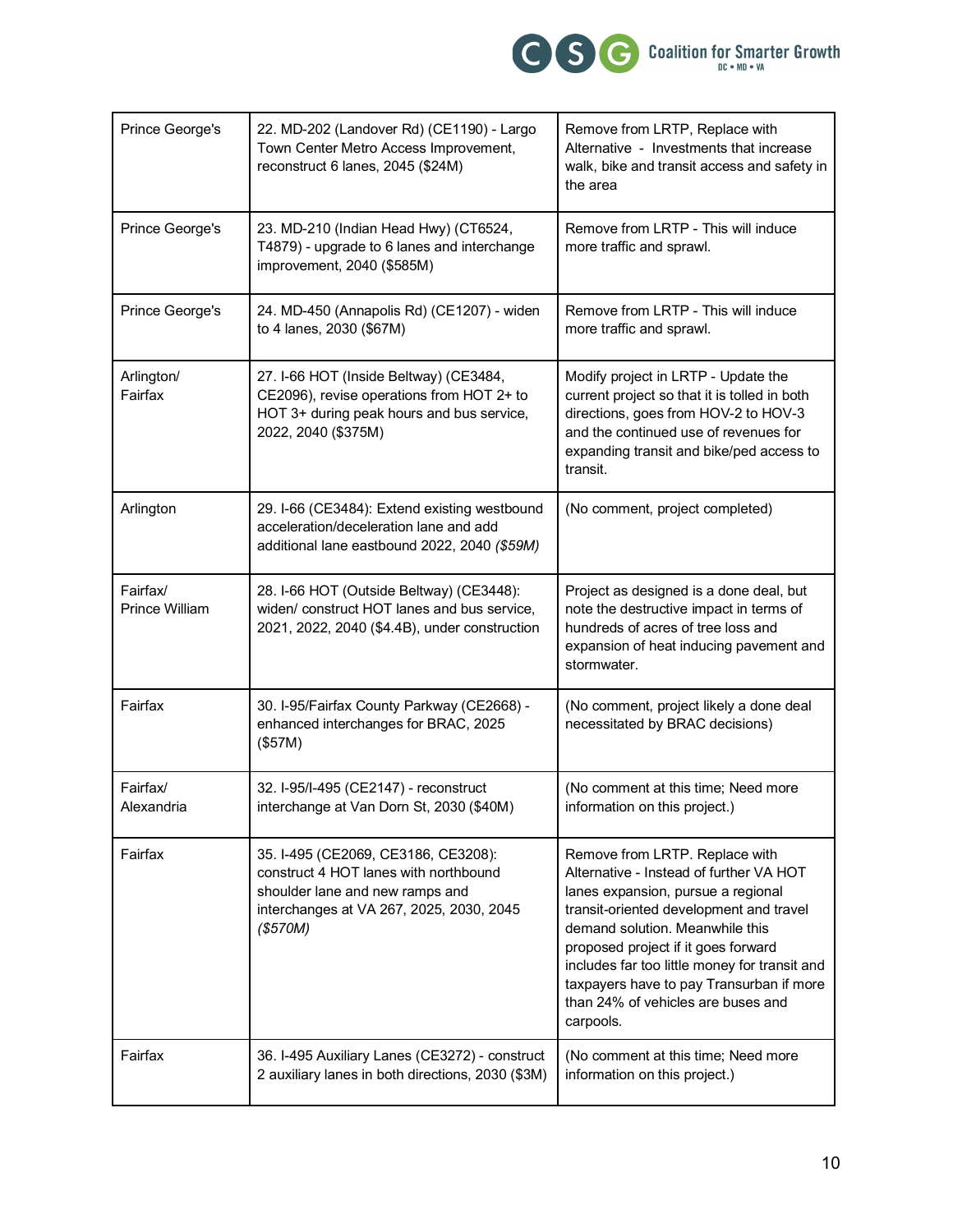

| Fairfax             | 37. Dulles Toll Rd (VA-267) (CE3151,<br>CE3154) - East- bound and west-bound<br>Collector-Distributor Roads, 2035, 2036, 2037<br>(\$186M) | Remove from LRTP, Replace with<br>Alternative - Silver Line Phase 2, Route 7<br>BRT, and parking pricing can all reduce<br>driving demand. We should be favoring<br>transit access to Tysons not facilitating<br>more driving into Tysons                                                                                                                                                                                                                     |
|---------------------|-------------------------------------------------------------------------------------------------------------------------------------------|---------------------------------------------------------------------------------------------------------------------------------------------------------------------------------------------------------------------------------------------------------------------------------------------------------------------------------------------------------------------------------------------------------------------------------------------------------------|
| Fairfax             | 38. Dulles Toll Rd (VA-267) (CE3152) -<br>interchange at New Boone Blvd Extension,<br>2037 (\$79M)                                        | Modify project in LRTP - Refine as a<br>limited scale interchange connection to<br>the New Boone Boulevard Extension. The<br>new extension is part of the planned<br>Tysons grid of streets and this connection<br>can reduce demand on Route 7.                                                                                                                                                                                                              |
| Fairfax             | 39. Dulles Toll Rd (VA-267) (CE3153) -<br>interchange at Greensboro Drive/Tyco Rd,<br>2036 (\$28M)                                        | (No comment at this time; need more<br>information on this project. Possibly<br>support as potential connection to the grid<br>of streets within Tysons.)                                                                                                                                                                                                                                                                                                     |
| Fairfax/<br>Loudoun | 44. Dulles Access Rd (VA 267) (CE1965) -<br>widen to 6 lanes including interchange<br>reconstruct at I-495, 2030 (\$40M)                  | Remove from LRTP, Replace with<br>Alternative - The Silver Line is the<br>appropriate alternative commute mode.<br><b>Consider turning Dulles Airport Access</b><br>Road to a HOT lane facility remaining<br>under control of a government entity so<br>maximum revenues can go to transit.                                                                                                                                                                   |
| Fairfax             | 41. US-1 (Richmond Hwy) (CE1942) - widen to<br>6 lanes, 2028 (\$415M)                                                                     | Modify project in LRTP - Refine cross<br>section as two lanes in each direction for<br>cars and one in each direction for bus<br>rapid transit. Incorporate design changes<br>to reduce the width and for a design<br>speed of 35mph instead of 45mph.                                                                                                                                                                                                        |
| Fairfax             | 42. US-1 (Richmond Hwy) (CE3180) - widen to<br>6 lanes, 2035 (\$127M)                                                                     | Modify project in LRTP - Refine cross<br>section so it does not add new car lanes.<br>If widening continues in this southern<br>section the new lane in each should be<br>limited to use as dedicated bus lanes or<br>dedicated bus and HOV. But it doesn't<br>make sense to do this project without<br>expanding the Occoquan crossing. Note<br>though a new bridge crossing could be<br>restricted by the I-95 Concessionaire<br>Agreement with Transurban. |
| Fairfax             | 50. US-29 (Lee Hwy) (CE1933) - widen to 6<br>lanes, 2040 (\$130M)                                                                         | Remove from LRTP - I-66 HOT lanes will<br>provide increased capacity for through<br>trips. Wider roads like this divide<br>communities.                                                                                                                                                                                                                                                                                                                       |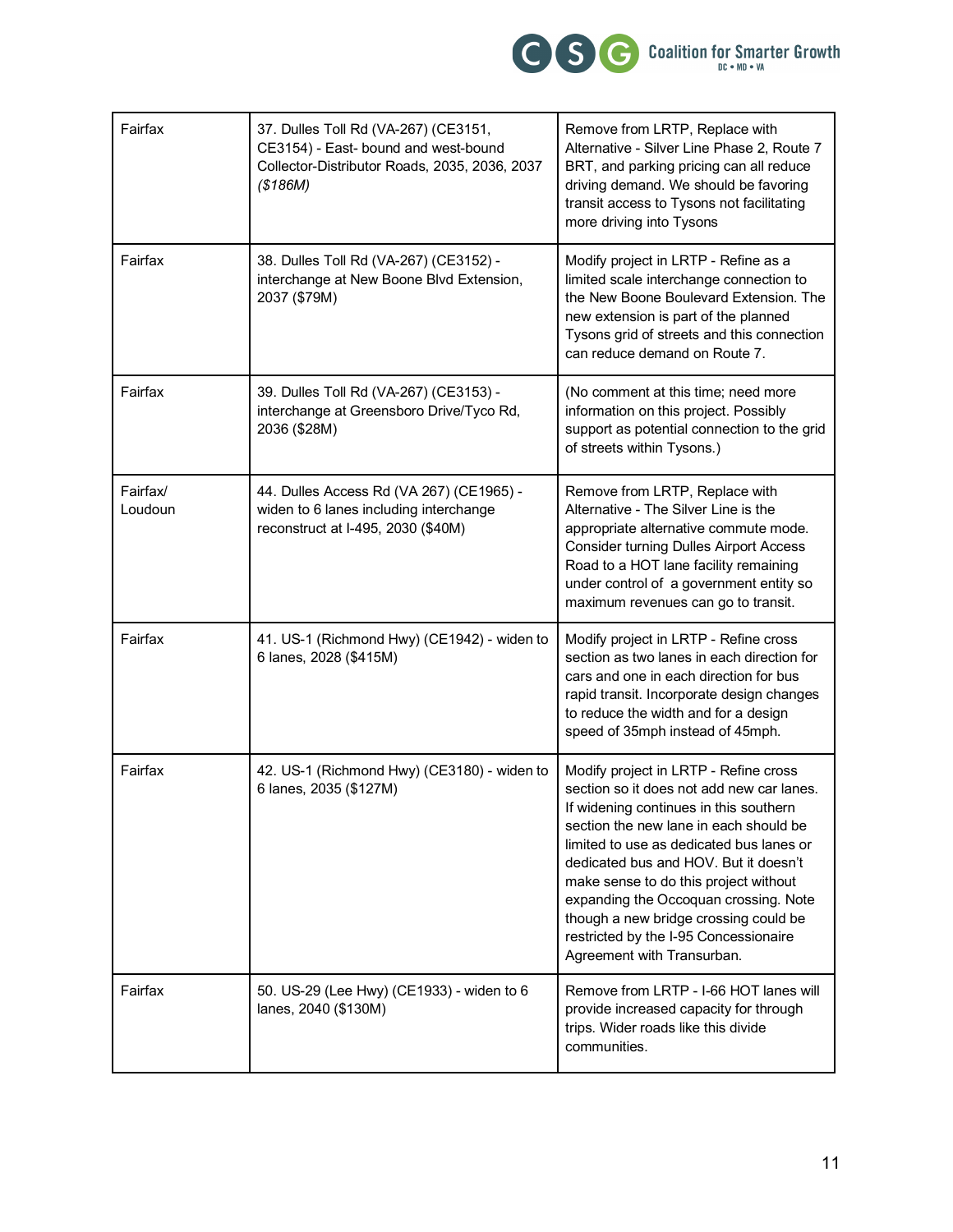

| Fairfax | 51. US-29 (Lee Hwy) (CE3474) - widen to 6<br>lanes, 2024 (\$86M)                                                          | Remove from LRTP - Again, the new I-66<br>HOT lanes provide additional capacity for<br>longer distance trips. This would also put<br>increased pressure to widen 29 through<br>historic Manassas National Battlefield<br>Park.                                                                                                                                                                              |
|---------|---------------------------------------------------------------------------------------------------------------------------|-------------------------------------------------------------------------------------------------------------------------------------------------------------------------------------------------------------------------------------------------------------------------------------------------------------------------------------------------------------------------------------------------------------|
| Fairfax | 53. US-50 (Arlington Blvd) (CE2182) - widen to<br>6 lanes, 2035 (\$249M)                                                  | Modify project in LRTP - Any additional<br>lanes should be BRT only, and bike/ped<br>facilities should be added as part of<br>creating a mixed-use walkable, transit<br>oriented corridor.                                                                                                                                                                                                                  |
| Fairfax | 55. VA-7 (Leesburg Pike) - (CE3161) widen to<br>6 lanes, 2030 (\$71M)                                                     | Modify project in LRTP - - If lane added it<br>should be limited solely to the Route 7<br>BRT.                                                                                                                                                                                                                                                                                                              |
| Fairfax | 56. VA-7 (Leesburg Pke) (CE2105) - widen to<br>6, 8 lanes, 2024, 2030 (\$314M)                                            | Modify project in LRTP - Opposed to<br>expansion to 6 lanes unless it was<br>dedicated to BRT. Portion of project is<br>under construction but should call for the<br>new lane to be BRT only or BRT + HOV3.<br>We strongly oppose a fourth lane in each<br>direction. Alternative is supporting transit<br>access to Tysons and other job centers.                                                         |
| Fairfax | 57. VA-7 (Leesburg Pke) (CE2175) - widen to<br>6 lanes, 2030 (\$34M)                                                      | Remove from LRTP, Replace with<br>Alternative - Opposed to adding lanes for<br>more cars through this diverse area with<br>significant walk, bike and transit using<br>population. If a third lane is added in each<br>direction it should be solely for Route 7<br>BRT.                                                                                                                                    |
| Fairfax | 58. VA-28 (Sully Rd) (CE1734) - widen to 8-10<br>lanes, HOV in additional lanes during peak,<br>2021, 2025, 2040 (\$100M) | Remove from LRTP, Replace with<br>Alternative - This is a longstanding project<br>which illustrates the costs of sprawling<br>auto-dependent development in Eastern<br>Loudoun and Western Fairfax. We<br>oppose 10 lanes and instead support<br>conversion of the fourth lane in each<br>direction to bus only with HOV. This<br>should also be pursued instead of<br>widening the Fairfax County Parkway. |
| Fairfax | 60. VA-123 (Chain Bridge Rd) (CE3376,<br>CE3698) - widen to 6, 8 lanes, 2030 (\$22M)                                      | Remove from LRTP, Replace with<br>Alternative - Opposed to further widening<br>of Chain Bridge Road. Tysons is to be a<br>walkable, bikeable, transit oriented center.                                                                                                                                                                                                                                      |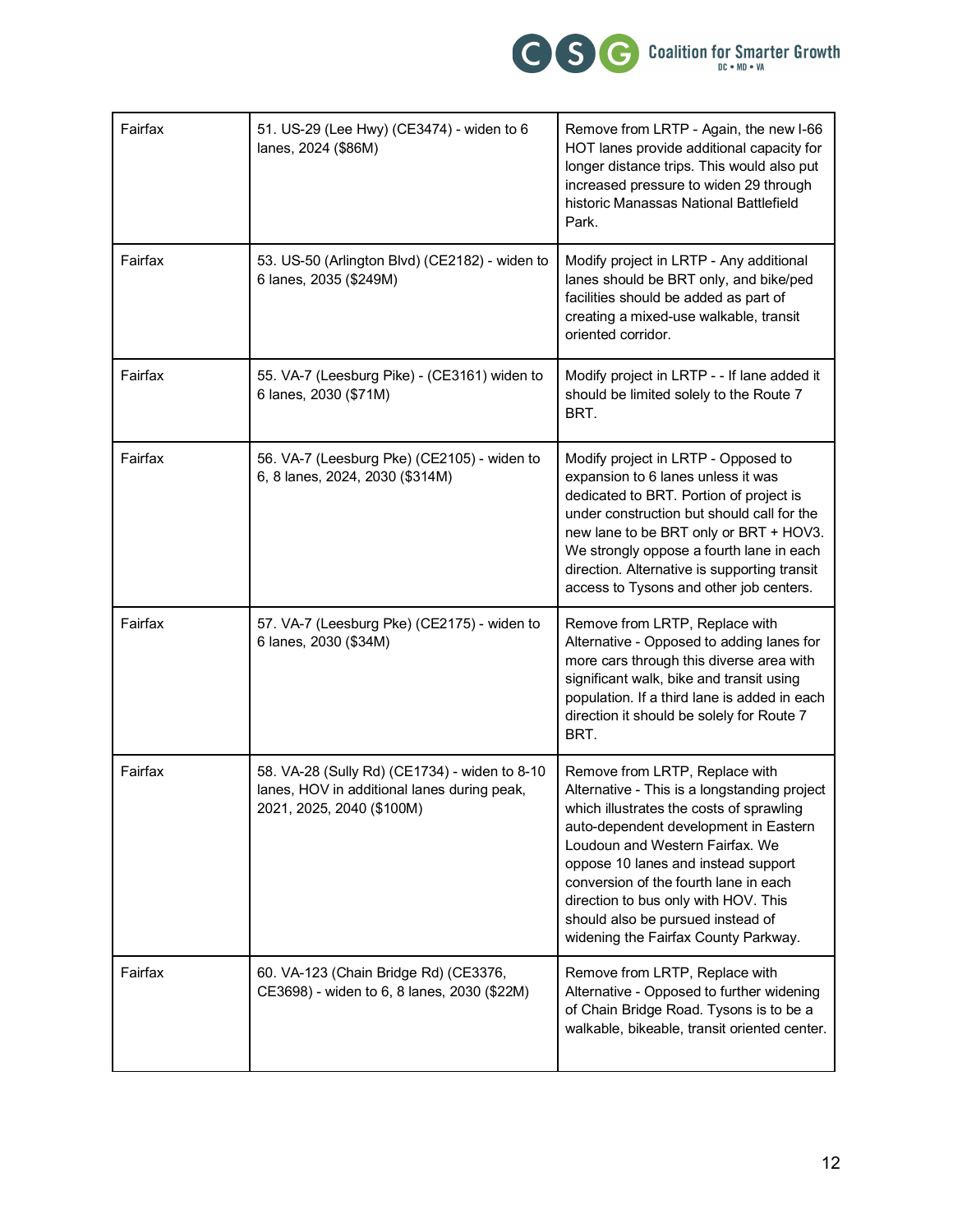

| Fairfax                    | 61. VA-123 (Ox Road) (CE1784, CE1856) -<br>widen to 6 lanes, 2030 (\$70M)                                 | Remove from LRTP - Like so many other<br>projects it will increase driving.                                                                                                                                                                                                                                                                                         |
|----------------------------|-----------------------------------------------------------------------------------------------------------|---------------------------------------------------------------------------------------------------------------------------------------------------------------------------------------------------------------------------------------------------------------------------------------------------------------------------------------------------------------------|
| Fairfax                    | 62. VA-236 (Little River Tpke) (CE1760) -<br>widen to 6 lanes, 2030 (\$58M)                               | Remove from LRTP - Full study needed<br>of sustainable transit and bike alternative.                                                                                                                                                                                                                                                                                |
| Fairfax                    | 63. VA-286 (Fairfax County Pkwy) (CE2106,<br>T6694) - widen to 6 lanes, 2030, 2035, 2040<br>(\$198M)      | Remove from LRTP - Promotes more<br>driving and will be followed by pressure to<br>expand development in areas without<br>good transit.                                                                                                                                                                                                                             |
| Loudoun                    | 48. US-15 (James Madison Hwy) (CE3738) -<br>widen to 4 lanes, 2026 (\$111M)                               | Remove from LRTP, Replace with<br>Alternative - A study showed that keeping<br>to two lanes and using roundabouts would<br>be safer, allow for flow, preserve a historic<br>Scenic Byway, and cost far less. Full<br>widening to four lanes is part of<br>Loudoun's plan to widen the whole<br>northern stretch to Point of Rocks and<br>would induce more driving. |
| Loudoun/<br>Fairfax        | 52. US-50 North Collector Road (CE3739) -<br>construct new 4 lane road, 2029 (\$110M)                     | Remove from LRTP, Replace with<br>Alternative - Can provide an alternative to<br>Route 50 but as part of this, Route 50<br>lanes (one in each direction) should be<br>converted to dedicated bus + HOV2 or<br>HOV3 lanes. Alternatively, this road and<br>Tall Cedar Parkway could be given<br>dedicated transit lanes.                                             |
| Loudoun                    | 54. VA-7/US-15 Bypass (Harry Byrd Hwy)<br>(CE1870) - upgrade and widen to 6 lanes,<br>2040 (\$55M)        | (No comment)                                                                                                                                                                                                                                                                                                                                                        |
| Prince William/<br>Fairfax | 31. I-95 (T6682) - add southbound auxiliary<br>lane, 2022 (\$32M), under construction                     | Keep in LRTP - To be complete in 2022                                                                                                                                                                                                                                                                                                                               |
| Prince William             | 33. I-95 (T11510) - construct HOT reversible<br>ramps to access VA-642 (Opitz Road), 2022<br>(\$60M)      | Modify project in LRTP - Support since 95<br>lanes have been built. Private Funding,<br>No Lane Capacity, Just new ramp from I-<br>95 Express Lanes                                                                                                                                                                                                                 |
| Prince William             | 34. I-95 (CE3556) - construct HOT lanes ramp<br>south of Russell Rd., 2022 (\$16M), under<br>construction | Modify project in LRTP - Support since 95<br>lanes have been built. Private Funding,<br>No Lane Capacity, Just new ramp from I-<br>95 Express Lanes                                                                                                                                                                                                                 |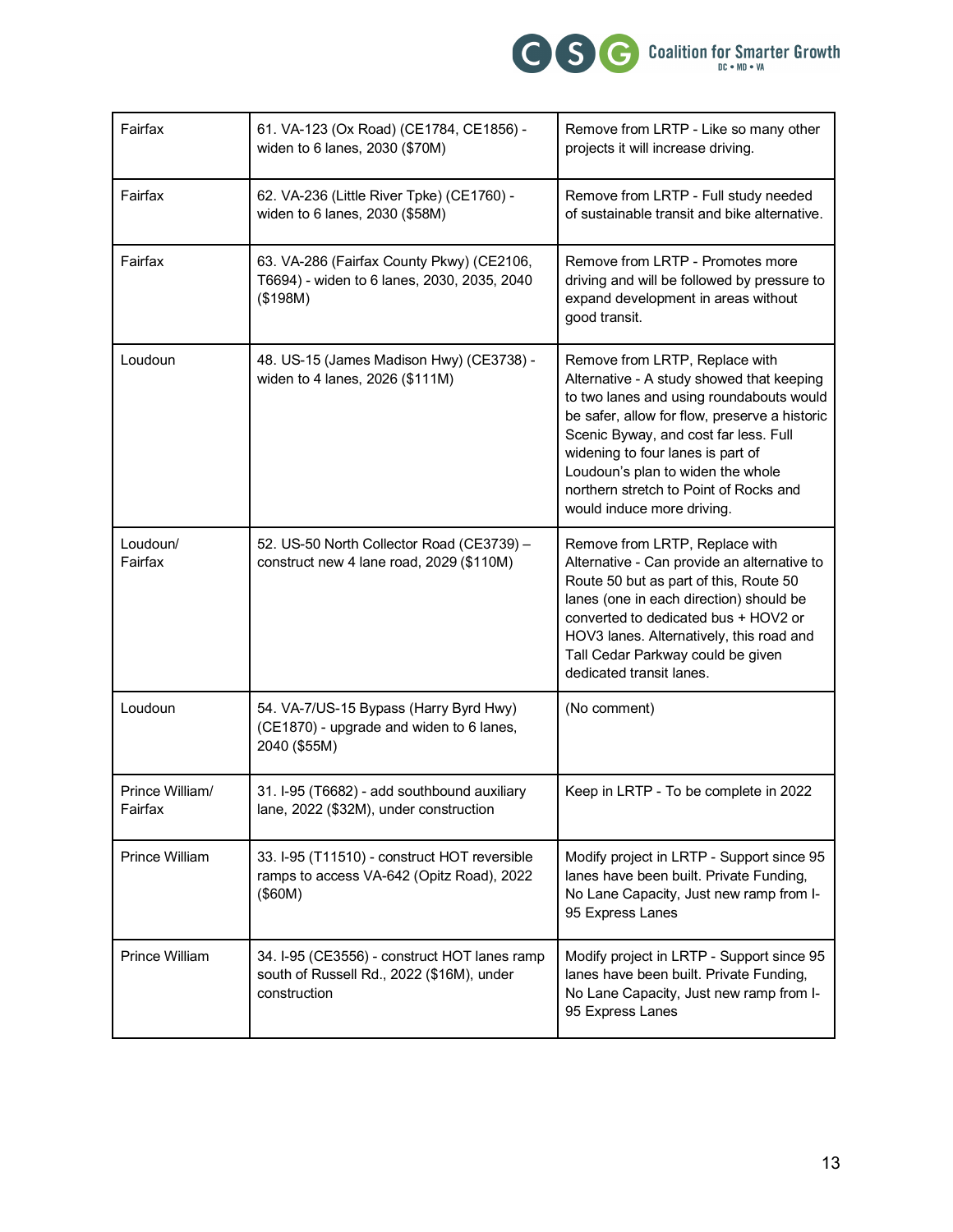

| Prince William | 43. US-1 (Richmond Hwy) (CE3173) - widen to<br>6 lanes, 2022 (\$125M), under construction<br>(complete 2022)                                           | Modify project in LRTP - Third lane in<br>each direction should be a dedicated BRT<br>lane.                                                                                                                                                 |
|----------------|--------------------------------------------------------------------------------------------------------------------------------------------------------|---------------------------------------------------------------------------------------------------------------------------------------------------------------------------------------------------------------------------------------------|
| Prince William | 44. US-1 (Richmond Hwy) (CE2594) - widen to<br>6 lanes, 2030 (\$127M)                                                                                  | Modify project in LRTP - Third lane in<br>each direction should be BRT lane.                                                                                                                                                                |
| Prince William | 45. US-1 (Richmond Hwy) (CE3291) - widen to<br>6 lanes, 2040 (\$58M)                                                                                   | Remove from LRTP - because, I-95<br>(CE3556) - construct HOT lanes ramp<br>south of Russell Rd., 2022 (\$16M) and<br>Transforming Rail in VA provides<br>additional capacity for Quantico.                                                  |
| Prince William | 46. US-15 (James Madison Hwy) (T6693) -<br>widen to 4 lanes, 2030 (\$45M)                                                                              | No comment                                                                                                                                                                                                                                  |
| Prince William | 48. US-15 (James Madison Hwy) (CE3738)-<br>widen to 4 lanes, 2026 (\$111M)                                                                             | No comment                                                                                                                                                                                                                                  |
| Prince William | 49. US-29 (Lee Hwy) (T4794) - widen to 5<br>lanes, completed (\$212M)                                                                                  | No comment, as status is completed                                                                                                                                                                                                          |
| Prince William | 59. VA-28 (Nokesville Rd) (CE2045) - widen to<br>4 or 6 lanes, 2022, 2040 (\$71M)                                                                      | Remove from LRTP - This would increase<br>pressures to open up more rural land to<br>development.                                                                                                                                           |
| Prince William | 64. VA-294 (Prince William Pkwy) (CE2718):<br>widen to 6 lanes, 2040 (\$263M)                                                                          | Remove from LRTP - Innovative<br>Intersections changes should be sufficient<br>through 2045.                                                                                                                                                |
| Prince William | 65. Manassas Bypass (VA-234 Bypass) -<br>(CE1897) construct 4 lanes, 2040 (costs<br>captured in other projects)                                        | Remove from LRTP - Opens up Rural<br>Crescent to development. I-66 and Route<br>28 will provide fastest access to Dulles<br>Airport. We support roundabouts for 29<br>and Pageland, 234 and Pageland, 234<br>and 659 to move local traffic. |
| Prince William | 66. Manassas Battlefield Bypass (CE3061) -<br>construct 4 lanes and close portions of US-29<br>(Lee Hwy) and VA-234 (Sudley Rd), 2030,<br>2040 (\$28M) | Remove from LRTP - Opens up Rural<br>Crescent to development. I-66 and Route<br>28 will provide fastest access to Dulles<br>Airport. We support roundabouts for 29<br>and Pageland, 234 and Pageland, 234<br>and 659 to move local traffic. |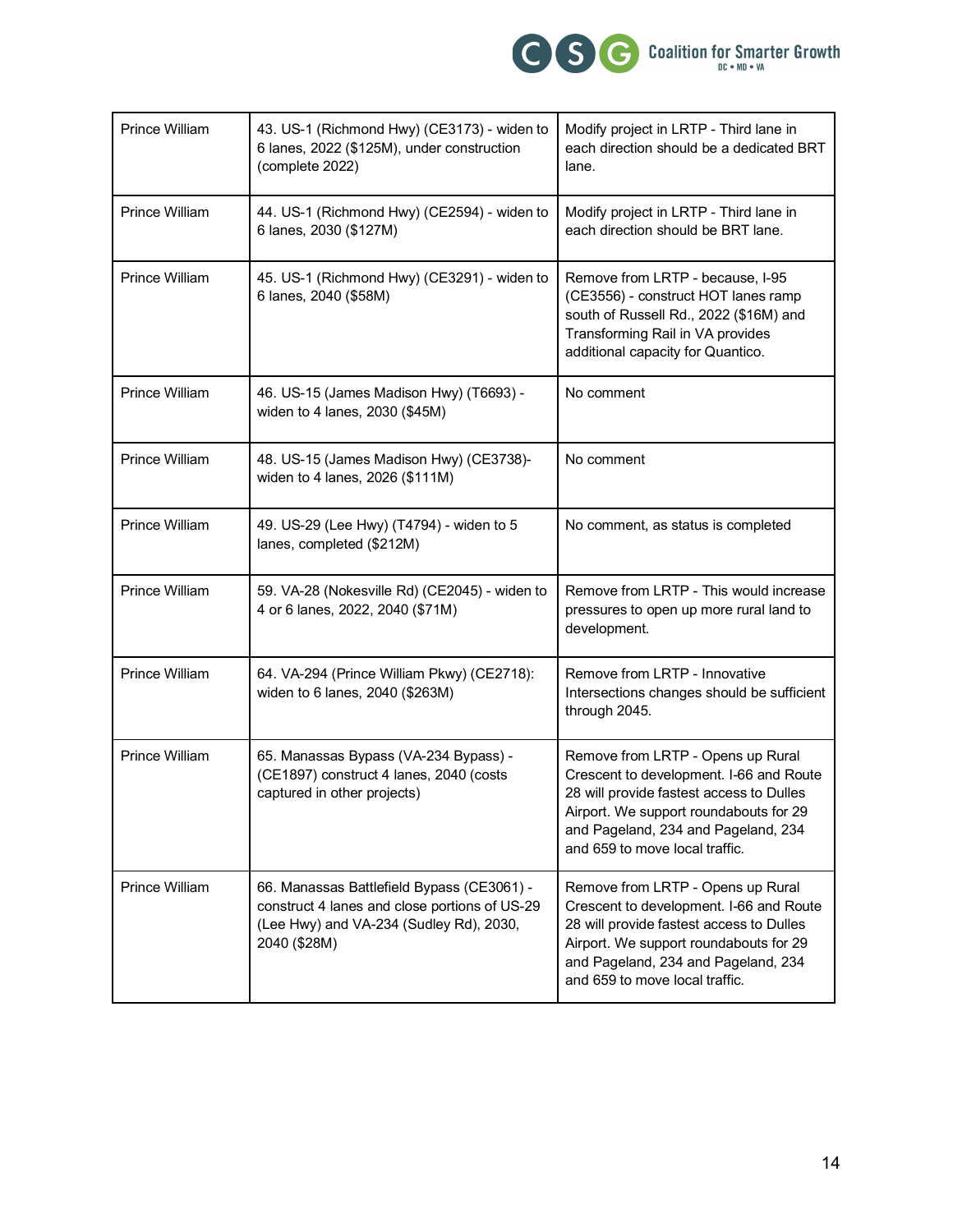

| Prince William/<br>Manassas | 67. VA 28 Manassas Bypass (CE1865) -<br>construct 4 lanes, 2025 (\$228M) | Remove from LRTP, Replace with<br>Alternative - The PW County selected<br>version would take affordable homes from<br>immigrant and low-income residents and<br>impact Flat Branch which feeds Bull Run<br>and the Occoquan drinking water<br>supplies. We support innovative design<br>solutions for Route 28 on the east side of<br>Manassas and Manassas Park. Existing<br>234 bypass and expanded I-66 will<br>provide plenty of capacity for commuter<br>trips. |
|-----------------------------|--------------------------------------------------------------------------|----------------------------------------------------------------------------------------------------------------------------------------------------------------------------------------------------------------------------------------------------------------------------------------------------------------------------------------------------------------------------------------------------------------------------------------------------------------------|
|-----------------------------|--------------------------------------------------------------------------|----------------------------------------------------------------------------------------------------------------------------------------------------------------------------------------------------------------------------------------------------------------------------------------------------------------------------------------------------------------------------------------------------------------------------------------------------------------------|

### **Proposed Major Transit-Rail Projects**

We generally support these valuable transit and rail projects. In the case of a few, we request that they be modified or replaced with better alternatives that do not involve expanded highway lane capacity and promote auto-dependence. In addition, we note projects that need to be explicitly incorporated into Visualize 2045. See comments in table below on major transit/rail projects.

| Map ID | <b>Project Description</b>                                                                             | <b>CSG Comments</b>                                                      |
|--------|--------------------------------------------------------------------------------------------------------|--------------------------------------------------------------------------|
|        |                                                                                                        |                                                                          |
| 1      | DC Streetcar (CE3081,5754), 2026, 2040<br>(\$545M)                                                     | Keep in LRTP - Prioritize the Benning Road<br><b>Streetcar Extension</b> |
| 2      | DC Dedicated Bicycle Lane Network, various<br>years (not mapped)                                       | Keep in LRTP                                                             |
| 3      | 16th Street Bus Priority Improvements (6638),<br>2022 (\$2M)                                           | Keep in LRTP                                                             |
| 4      | DDOT H and I Street Bus-Only Lanes (part of<br>T3212)(\$1.1M)                                          | Keep in LRTP                                                             |
| 5      | Corridor Cities Transitway BRT (CE1649) - from<br>Shady Grove to COMSAT, 2035 (\$545M)                 | Keep in LRTP                                                             |
| 6      | North Bethesda Transitway BRT (CE3663) - from<br>Montgomery Mall to White Flint Metro, 2030<br>(\$115) | Keep in LRTP                                                             |
| 7      | Veirs Mill Rd BRT (CE3103) - from Wheaton<br>Metro to Rockville Metro, 2030 (\$82M)                    | Keep in LRTP                                                             |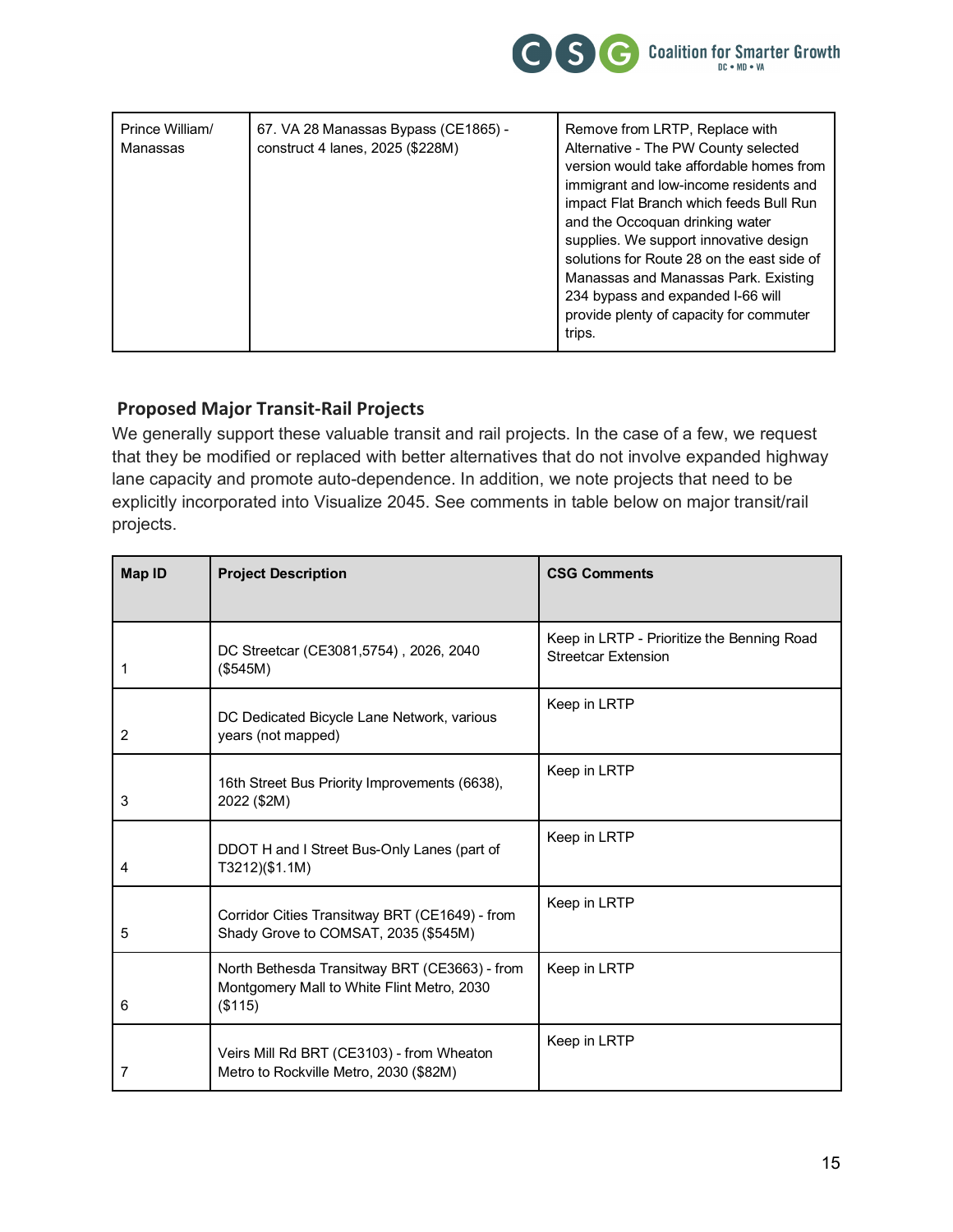

| 8  | Randolph Rd BRT (CE3662) - from US-29 to MD-<br>355, 2040 (\$102M)                                           | Keep in LRTP                                                                                                                                                                                                                        |
|----|--------------------------------------------------------------------------------------------------------------|-------------------------------------------------------------------------------------------------------------------------------------------------------------------------------------------------------------------------------------|
| 9  | New Hampshire Ave. BRT (CE3672) - from<br>Takoma Metro to Colesville P&R, 2045 (\$285M)                      | Keep in LRTP                                                                                                                                                                                                                        |
| 10 | MD-355 BRT (T6396) - from Bethesda Metro to<br>Clarksburg, 2030 (\$1B)                                       | Keep in LRTP                                                                                                                                                                                                                        |
| 11 | MARC (CE3427) - Increase trip capacity and<br>frequency along all commuter rail lines, 2029<br>(\$1B)        | Keep in LRTP                                                                                                                                                                                                                        |
| 12 | Purple Line (CE2795) - Bethesda to New<br>Carrollton, 2023 (\$2.7B)                                          | Keep in LRTP. Related bike/ped, and local<br>street network projects that will improve<br>station access should also be prioritized in the<br>LRTP.                                                                                 |
| 13 | Crystal City Transitway Northern & Southern<br>Extension BRT - (CE3521, CE3648), 2022, 2025,<br>2030 (\$52M) | Keep in LRTP                                                                                                                                                                                                                        |
| 14 | Metro Silver Line (Dulles Corridor Metrorail<br>Project) (CE1981) - Phase 2, 2022 (\$2.9B)                   | Project is in the final phase of construction but<br>needs further bike/ped and local street<br>network projects to provide safe access to the<br>stations. Those are missing at many stations<br>now.                              |
| 15 | Duke St Transitway - (CE2932) King St Metro to<br>Fairfax County line, 2027 (\$19M)                          | Keep in LRTP                                                                                                                                                                                                                        |
| 16 | Potomac Shores VRE Station, (CE2831) 2022<br>(\$26M)                                                         | Keep in LRTP                                                                                                                                                                                                                        |
| 17 | Potomac Yard Metro Station, (CE3013) 2022<br>(\$268M)                                                        | Project is in the final phase of construction.<br>Support related projects that will improve<br>station access.                                                                                                                     |
| 18 | US-1 BRT from Huntington Metro Station to<br>Woodbridge, (T6680): 2030 (\$504M)                              | Modify project in LRTP - CSG supports the<br>BRT but we have opposed the road widening<br>of additional segments of Route 1 and would<br>prefer that the configuration were two car<br>lanes in each direction + the two BRT lanes. |
| 19 | US-1 bus lanes and improved intersections,<br>(CE1942) 2035 (\$37M)                                          | Modify project in LRTP - CSG supports the<br>BRT but we have opposed the road widening<br>of additional segments of Route 1 and would<br>prefer that the configuration were two car<br>lanes in each direction + the two BRT lanes. |